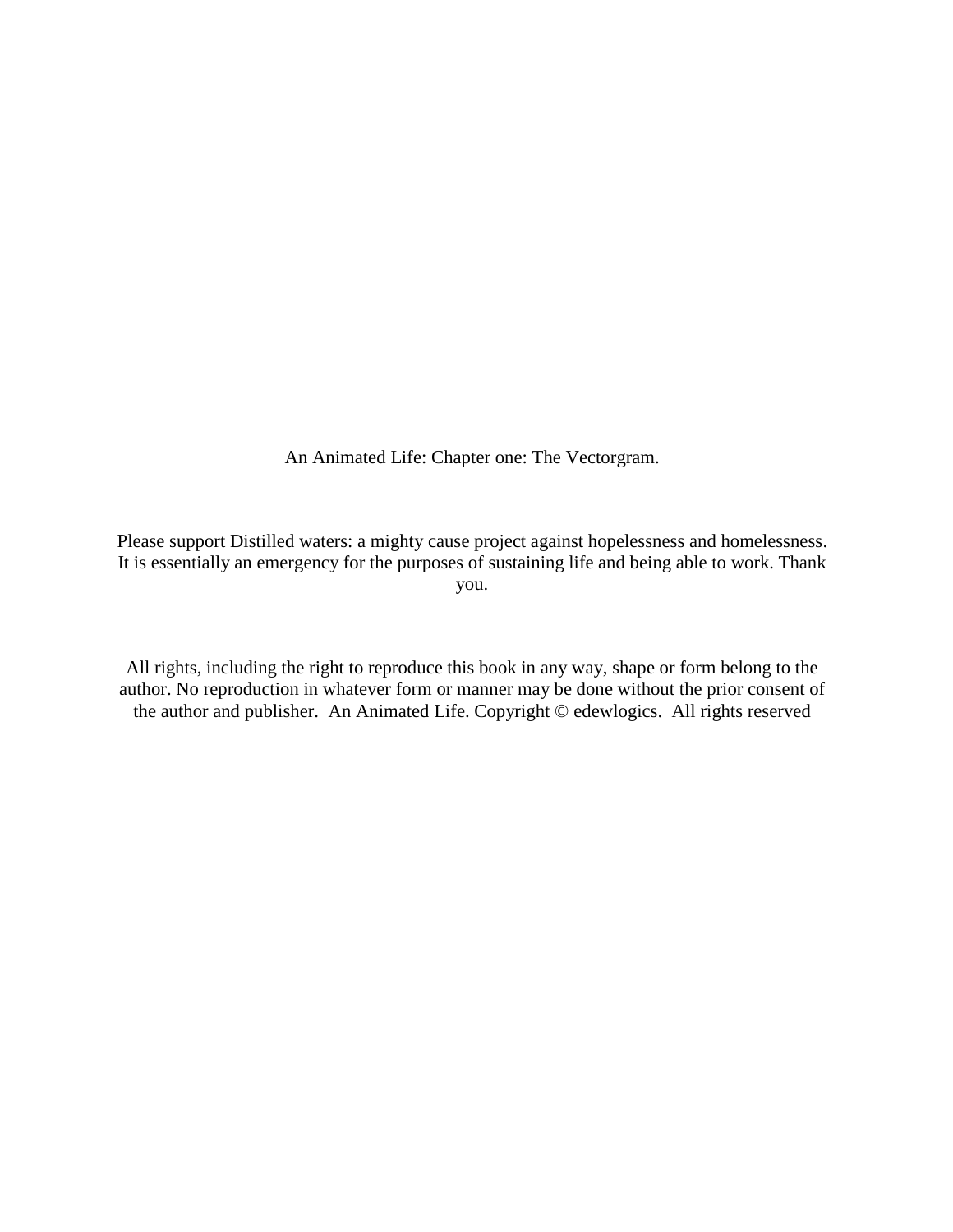There are times in life words cannot be polished, edited, packed, packaged, or distributed into edible, digestible pieces. Potent and ripened with strife, they reach beyond the times and take up space as grief, trauma, relentless upheaval assuring life of existence, of events relative to existence and self. A potent space cannot be displaced. It must be relieved by the bearer of the pain, the cause.

Some inalienable agent, inalienable as pain? There isn't anything more humanly inalienable than pain, nothing more defining. From ineluctable origination consequent, subsequent and inadvertently definitive, pain is acutely inalienable. Most of what you are about to listen to or read was written in homelessness. Most of my urgent need to express life came from pain, and I am certain of it, this pain will never leave me. But pain can be more acutely penetrating than some—the initiating cause of this homelessness was not perpetuated by people who hated me for the color of my skin, gender, religion or otherwise, but rather by people I thought I knew. Knowledge, averagely moderated, covertly operated, is much of that crazy thought from that crazy person irreparably different from you, yet harm and proximity seemed intrinsically linked.

This experience changed me in ways I couldn't imagine possible. The overwhelming sense of not belonging, that is, of civic, economic, intellectual and existential displacement derived a sense of lightweight spirituality which drove me inwards, towards more intimation. It soon became apparent that the only self I was going to be able to redeem afterwards had to be accepted in the very medium of pain and agony. Aside from the fact that writing is a muchintimated part of my being, the need for documentation was from that moment onward inevitable.

Some say pseudonyms come once in a lifetime for a writer and I remember why and how I chose the pseudonym I use. Things only the writer knows. But my reasons for life now are much different than when I started writing. Making my works available for whatever donations people make has been a long time coming, a lifetime of life changing events in the making, and the inevitable adoption of experiential decency and intuition away from New York Publishing. If failure got me here, failure has no such power to keep me here. Failure no longer has a power over me. There is a spirit to suffering for states transcending than ordinary, near-death experiences taught me to build intrinsic treasures against superficialities and excesses. I intend to keep this spirit.

Your support, however you give it is always appreciated. Thank you.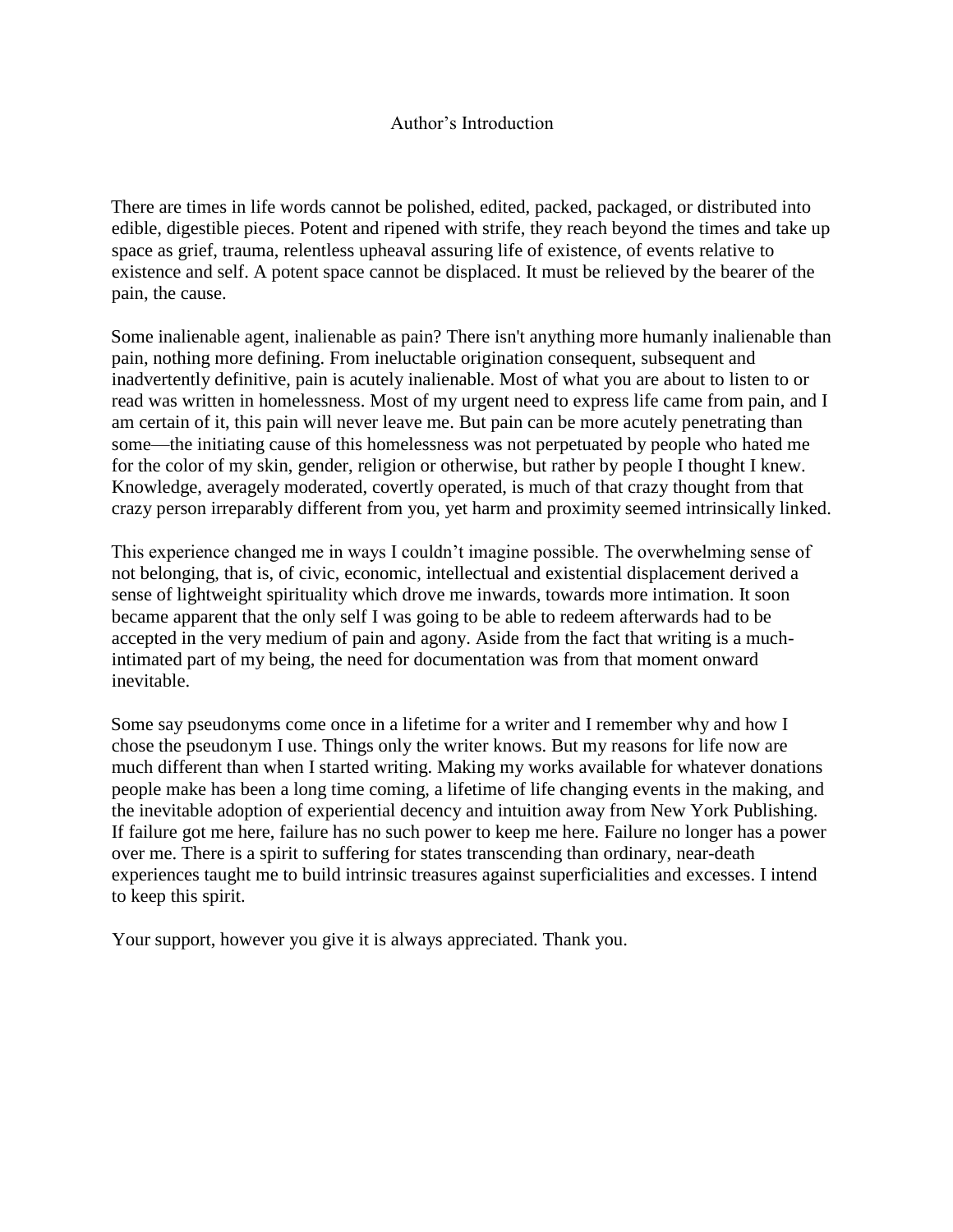## **THE VECTORGRAM**

## **Prolog**ue: a prelude to reality

The Penis Effect

With all the terrible wrongs afflicting life—lies, theft, murder, rape and other serious crimes engaging reality as the world moves forward and progresses, it was extremely perplexing to me that the vector for this progression projected two possible states: nonexistence or mysterious. Stranger still, for something projected scientific. It seemed this progress involved stealing life counter-directionally for the nonexistent, and projecting life directionless, for the mysterious. That is, stealing life and identity to become nothing in particular, nothing in motion, nothing in existence, nothing in essence, for some perpetuated projection of variance, of evolution.

I was lonely in thought with this subject, lost in the awe of life and purpose. Life was draining out of me much faster than the speed of fast and light. I had to try something, find some way to find meaning, understanding beyond the super-positional unreality of some candlelight flickering in broad daylight. That didn't make any sense to me. I resolved to trying out necromancy. It seemed like some necessary last resort, and wasn't too far from a consistent mystery, misery without realistic attachment lingering in agonizing space-time fog. I went to the one person that could help explain things, to Einstein's gravesite.

By his tomb I whispered something no one else could hear.

Einstein popped right out of the tomb, leaving me bewildered rather than scared. I studied him. "You look good for your age," I said, implicitly acknowledging recognition. "What are you now, one-forty-two?"

He maintained a puzzled expression. "Gravitation impulses, repulsion, impartial relativity streaks, Newton's adoptions, re-adaptation, something called the Lambda Derivative?"

I nodded. "Yes, and more to come."

He stared the unknown woman down, narrowed his eyes. "How come those big shots couldn't figure this out? How come I couldn't figure this out?"

"Those big shots are always too drunk to figure any such things out."

He deepened his frown. "Is that what scientists do nowadays?"

I shrugged. "You better believe it."

He studied me, briefly.

I studied him, engaging his eyes fully. "You're not going to ask me how long you've been dead, are you?"

He shook his head. "You're going to challenge my famous equation?"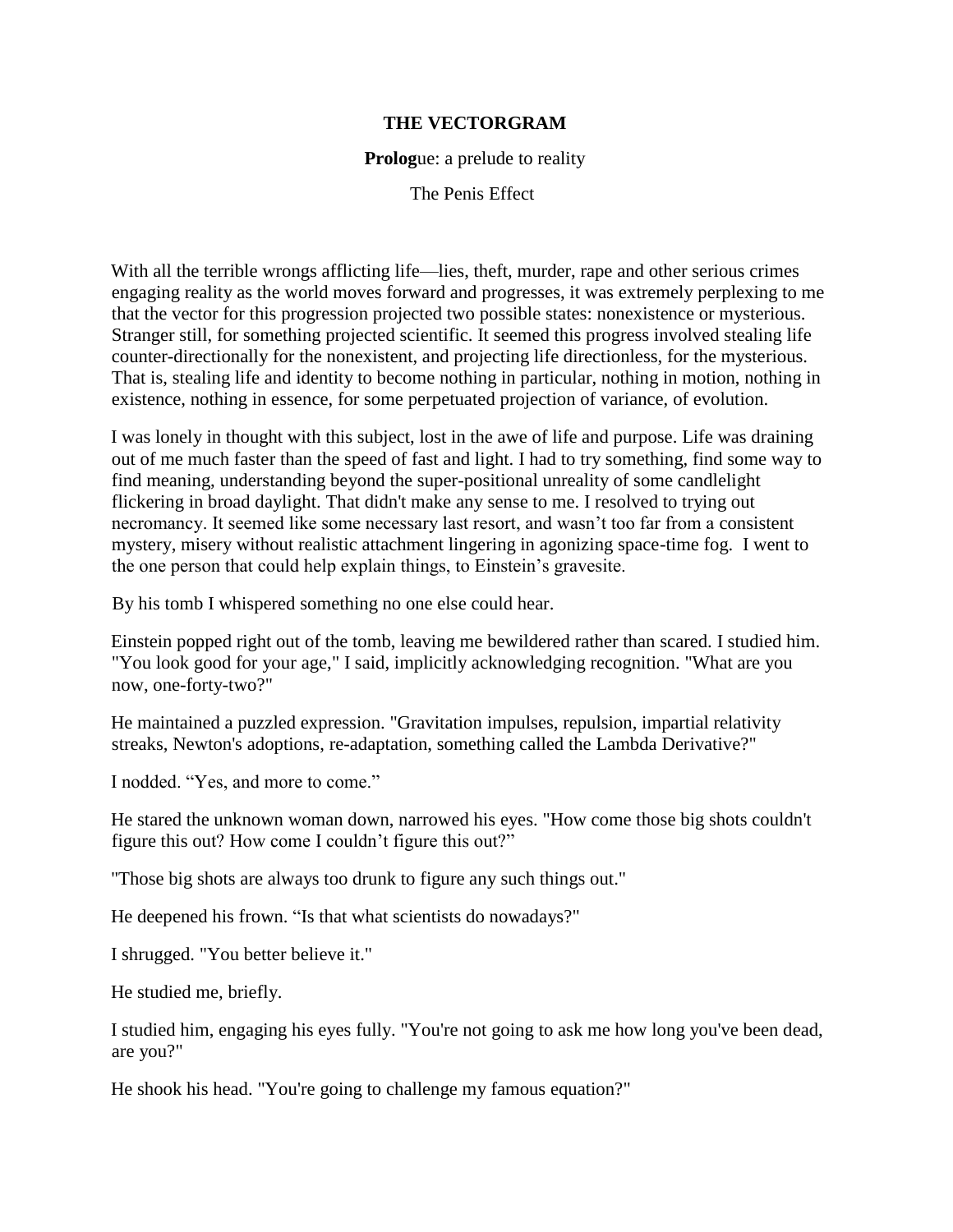I shook my head. "No genius. I am going to limit your famous equation with the Lambda Derivative so generations to come can get the overall picture of relativistic physics."

"And you know what you're doing?" he asked, in a solemn doubtful tone.

But i wasn't going to get a lecture I had spent reasonable time studying while with the knowledge that truth is always in the actionable potential, something he wasn't too fond of alive. I envisaged changing the subject. "How come you're close to bone and still attractive?"

His expression softened. "They do say intelligence is overwhelmingly attractive."

I frowned. "That's ironic, because i happen to find the opposite to be true. I find that I am overwhelmingly unattractive and that is why I am definitely limiting your famous equation."

He smiled. "Any reason I couldn't figure things out the way you do?"

I smiled. "Let's call this the penis effect. It's because you have a penis genius, now, get back in that tomb of yours before the paparazzi see you talking to an unknown."

There is this self-imposed intuition about physics— that if I come to it with the same thought after some elapsed time, I am hardly doing it. A much troubling afterthought would be that I hadn't experienced life to come to it, but had somehow found knowledge and ease withholding reasoning and wisdom from me. That my life had been a series of misfortunes I hardly listened in on over the course of time. My very own channel for life, my intelligence base, thrown about, trashed around because of some externally imposed sense of procedural intelligence, a lineage of expectation and institutionalized delivery personnel. Yet that feather-light approach cannot come from ease, has never emerged from ease. The reality is quite the opposite.

That I had somehow discovered some ill-found respect for established knowledge in turn conquering, killing all instinctual human intuition in me, and at the heart of my destitution and poverty found myself at the mercy of that ill-fated coincidence in nature, a victim of crime, and punishment in return for victimization. I had further made myself a victim, believing love and general relativity in kind would protect me from the unimaginable evil quickly and determinably enveloping, strangling, drowning the very owner of life.

There is no ease of delivery when it comes to conquering persecutions. Defending your life and the validity of existence and worth, when the intent for such is usually an attempt at debasement, can hardly be qualified as ease. It is nevertheless true that if a tree falls in the forest and I hadn't been there at all, it could have been possible to imagine the tree hadn't fallen. But this goes further than mere imaginative possibility if I was indeed in the forest, cold, drenched, and alone. Would you then say it mattered whether I had seen the tree fall or not? I was the only person there in the forest in the cold, away from all things comfort, the only person qualified to say the tree fell. Would it matter more if I was present or if I saw the tree fall? Which event is real? Which event is prevalent? I have no room for embellishment. I don't have the mind for it either. My struggle is always to put forth the best words for my experiences, hardly ever to find those experiences in the belly of some imaginable phantom life.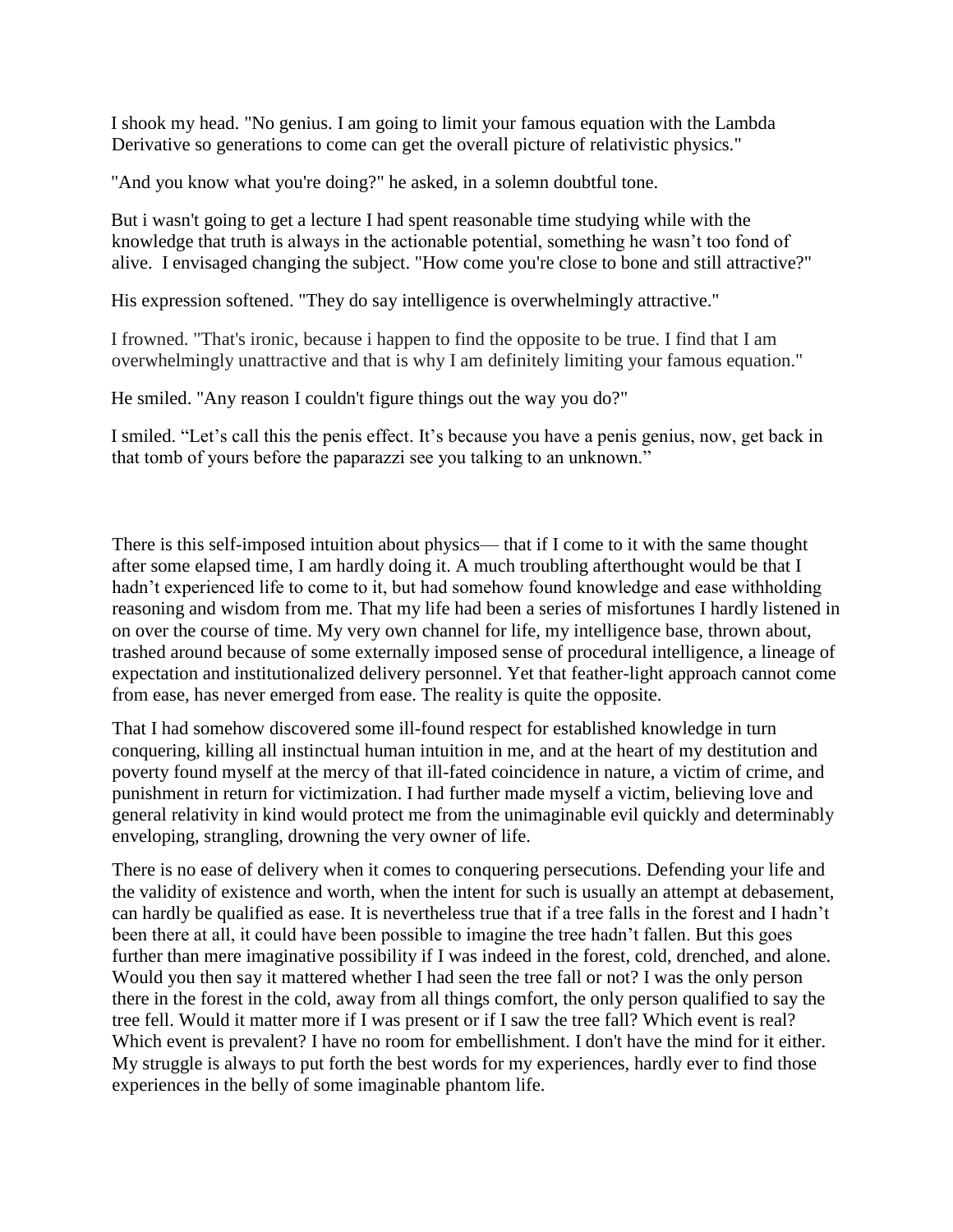What if a tree fell close to my head from the east while I am sleeping alone, destitute and hopeless in the cold, and at the same time another tree of similar size and shape fell close to my head from the west? What could be happening to this lonely helpless hopeless woman destitute in the middle of nature. Is she dead? Is she alive? Is life dead? Is life alive?

But to the more scientific aspects of such occurrence naturally possible, viable. Whatever could have happened for these two trees to fall near my head with me feeling feather-light and massless between them? They could have killed me but they went down beside me instead.

However could it have happened that they both fell and neither hit me? Sometimes I feel I died in that forest, alone, hopeless, helpless and destitute, Here I am and alive. But I could hardly shake the thought that some unnatural parasite died inside me that day.

Could their falling beside me qualify as repulsion relative to me? It could hardly qualify as a gravitational attraction as trees grow against gravity. What sort of force allowed it to happen, allowed me to survive that fate? How may we define, qualify such a force?

If in the case of a special case for such an event, for instance, those two trees had fallen and had hit me on the head calling a near-tragedy upon my unfortunate predicament, I would have been too mentally deficient to tell you what happened. We would have an unknown but predictable first causation of the spatial-temporal existence, presence of the tree there. That is the causation of the trees being there at the same time that I am there. There is the second-hand causation of whatever brought the tree down, and third necessary causation of the two trees falling at the same time, one from the east, and the other from the west. While we can go on and on about many causations here, what becomes relevant to relativity are the observable effects.

If I had died rather than survived, with or without a known causation for the event, I would still have been an effect (if Einstein's postulation for relativity are absolute). It would have been as if some wave of evolution devoured some unfortunate biological being upon the instantiation of some other unknown effect from some causation ineluctable. This implies the not-so-obvious. There emerges a need to explore a possible inferential-referential limitation for cause and effect relativity, one which will be explored in this book.

Meanwhile, case in point, trauma is episodic and a culmination of such episodic experiences foster, as it was in my case, alternate thought processes and life view shifts.

A sense of mass-less-ness acquired from traumatic individuation becomes a gateway of relativity forcing existence towards a more substantial quantum worth—that equipped with transitional merits capable of transcending the merely physical standards of effects.

Achieving this over time and much preoccupation with all modes of reality is empowering from the writer's point of view, but it is never quite easy.

Sometimes the best way to fight oppressive speculative fiction masquerading as procedural and authentic information is to be outside its phantom circumference unexposed to its systemic prejudice objectifying, demeaning the very epitome of natural intelligence.

There is a need for the cross-intimation, cross-manifest for natural intelligence and the fluidimplication of insight driven experimentation however theoretical or practical. There are lots of experiential and intellectual engagement in this book, all with the lighthearted purpose of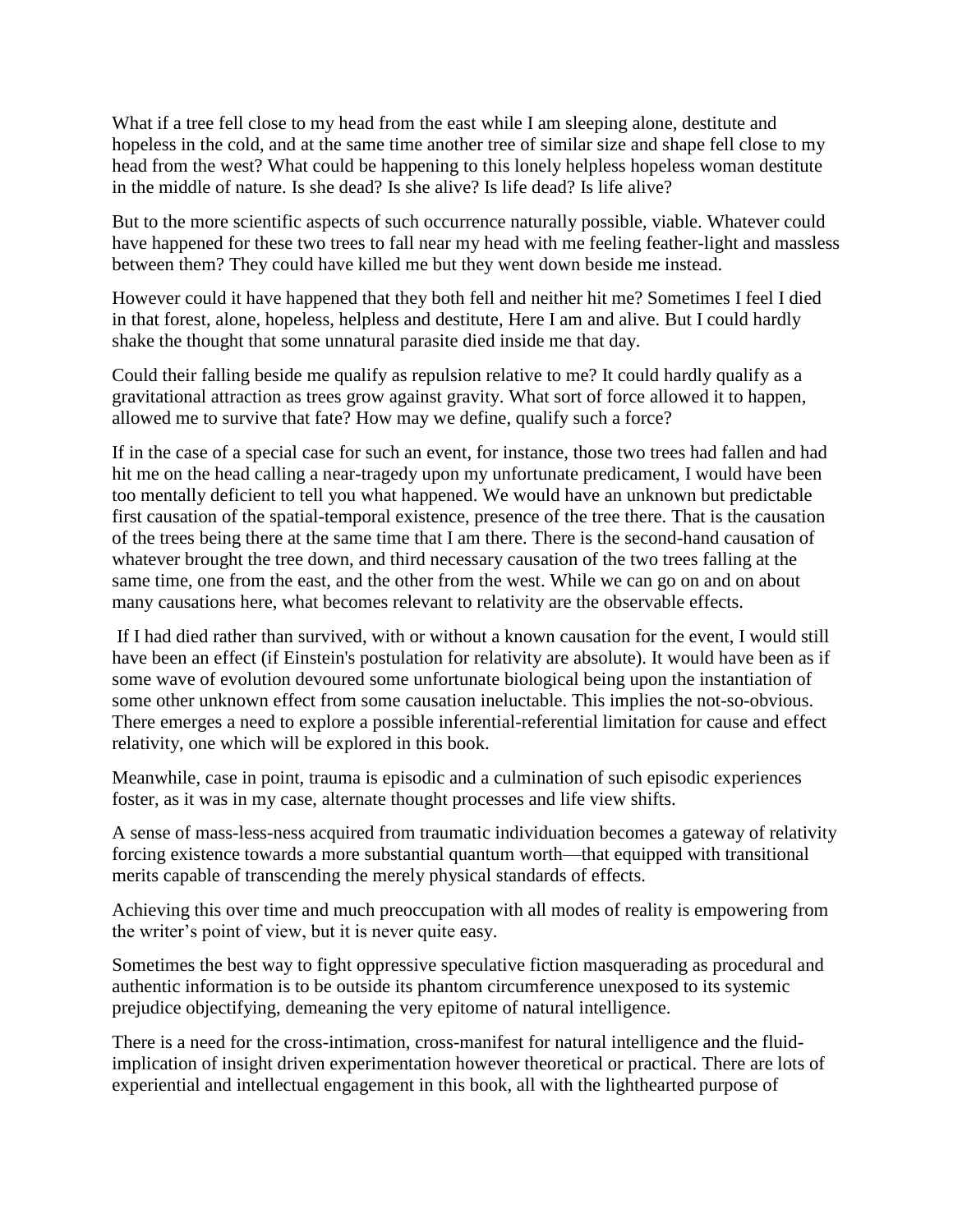engaging with life rather than being oppressed by it. As a start, here is an engagement with space we will discuss later in the book.

Historical detailing took Einstein to the necessity of space of reference and then systemic complexes of perceptions. And his words are as important here as the necessity of what he chose not to discuss because what he chose not to discuss is extremely essential to those concepts and the complexities of their perceptions from "pre-relativity physics".

*I shall not go into detail concerning those properties of the space of reference which lead to our conceiving points as elements of space, and space as a continuum. Nor shall I attempt to analyse further the properties of space which justify the conception of continuous series of points, or lines. If these concepts are assumed, together with their relation to the solid bodies of experience, then it is easy to say what we mean by the three-dimensionality of space…*

on that note, here is the diagrammatic representation of repulsive space…

 $\bullet$   $\leftarrow$  repulsion  $\leftarrow$ 

and here is my simple representation of edewlogics:

## **.edewlogics.**

We have come to intervals and how it is made as the determinant for the most essential aspects of space. Without intervals there can be no vectoral determination. And the most essential discourse will be what happens when as Einstein did, we project vectoral determination strictly to effects. In fact, the graphic above about repulsion initiates quite subtly, the now famous theory of expansion, the theory that the universe is constantly expanding.

In chapter ten of this book, we will discuss the foundations for and natural discovery of the Lambda Derivative. What happens when spatial-temporal intervals cannot merely be imagined linear, continuous, consistent and of standard, stable speed?

It is important here, as an initiative forward that I cross-inference and cross-reference the relativity equation Einstein used as there may be, as we will explore in The Lambda Derivative, reference delusions. There must be the corresponding need for inference control.

We ask the relativity question again in two ways.

The question Einstein and Infield asked: *We ask the question: besides the Cartesian coordinates which we have used, are there other equivalent coordinates?*

Cross-version 1: is the Cartesian coordinate of equivalent coordinates?

Cross Version 2: Is Lambda an equivalence entity in the Cartesian equation  $xy = av + \lambda bv$ ?

As you journey with me in science, nature, philosophy and more, you can begin to ponder: how can the Lambda derivative and its implications bring physics to freedom?